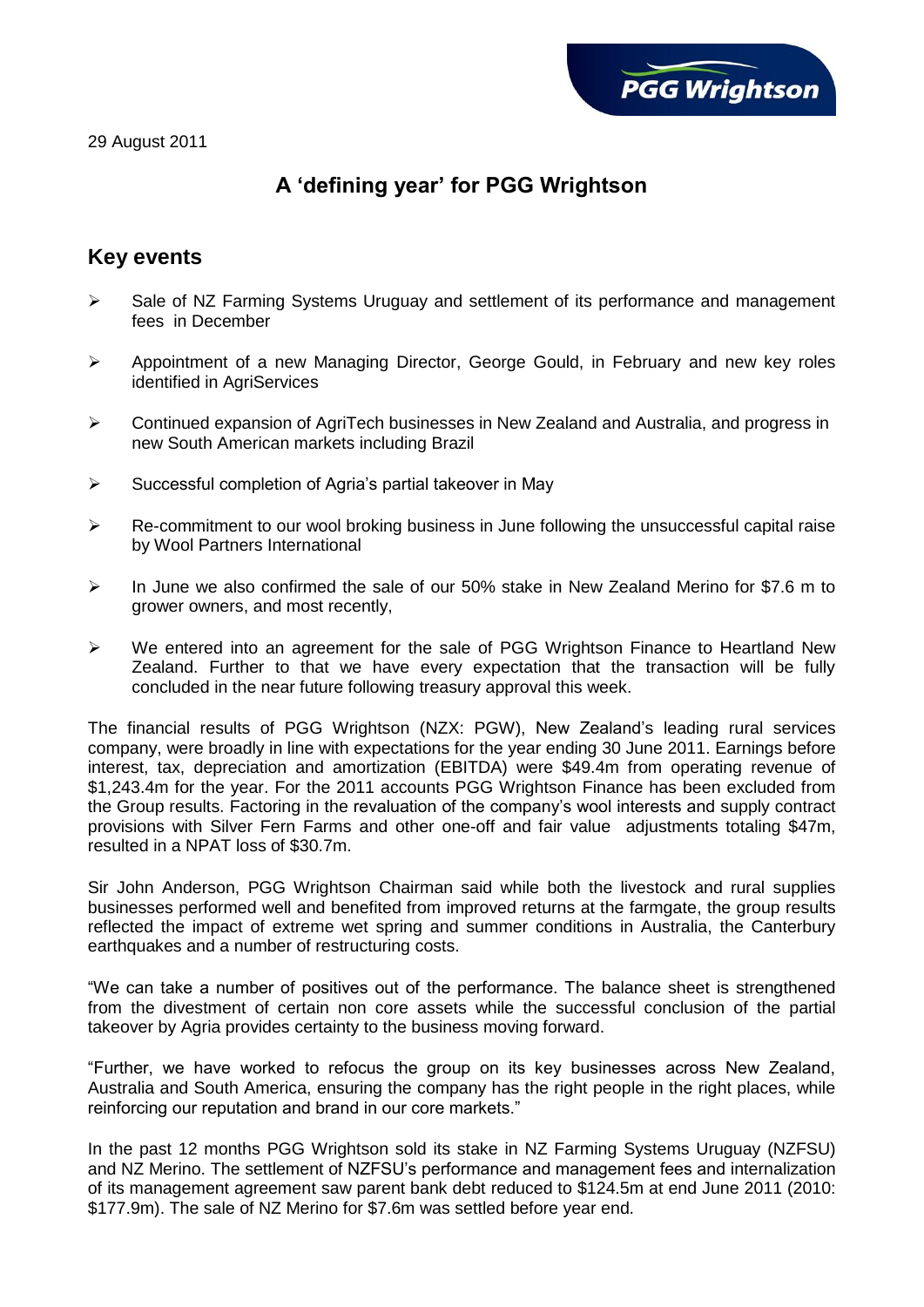### **Sale of PGG Wrightson Finance**

On 13 June 2011 a sale and purchase agreement was entered into between PGG Wrightson Limited and Heartland New Zealand Limited (Heartland) for the sale of all of the shares in PGG Wrightson Finance Limited (PWF) from PGG Wrightson Limited. This transaction is approaching the final approval stage and progress has been in line with the timetable we have between Heartland and PGG Wrightson. More details will be made available once the transaction is concluded.

#### **PGG Wrightson Wool**

During 2010 Wool Partners International (WPI) entered into a conditional sale and purchase agreement with Wool Partners Co-Operative Limited (WPC). The subsequent unsuccessful capital raise by WPC resulted in WPI reverting to full PGG Wrightson ownership under the new name, PGG Wrightson Wool. PGG Wrightson has since recognized fair value changes related to PGG Wrightson Wool as a fully consolidated subsidiary. Accordingly the preference shares and loan, a net investment of \$33.4m in PGG Wrightson Wool, has been restated to \$14.9m.

#### **Supply contract with Silver Fern Farms**

In 2009 the company entered into a 10-year supply contract for the supply of livestock to Silver Fern Farms (SFF). To the extent that the company is unable to meet the annual agreed level of supply, in certain circumstances it is required to make a payment to SFF related to the shortfall. Due to the level of supply and current livestock market trends a provision of approximately \$9.6m has been made, representing the best estimate of PGG Wrightson's expected liability for shortfall payments over the remaining contract term. The company is actively working to fulfill the terms of the agreement.

#### **Other Items**

In addition to the SFF provision and restatement of WPI, there were a number of further one-time transactions that are largely non-cash in nature. We incurred \$8.5m of restructuring costs (a further \$3.2m since December), brought forward bank facility fee costs of \$4.1m, and have written down the carrying value of software by \$3.1m. With the formation of the special purpose vehicle there is a net provision of \$6.7m created on the balance sheet against the loans being retained.

#### **Banking Covenants**

As at 30 June 2011 PGG Wrightson was compliant with all banking covenants.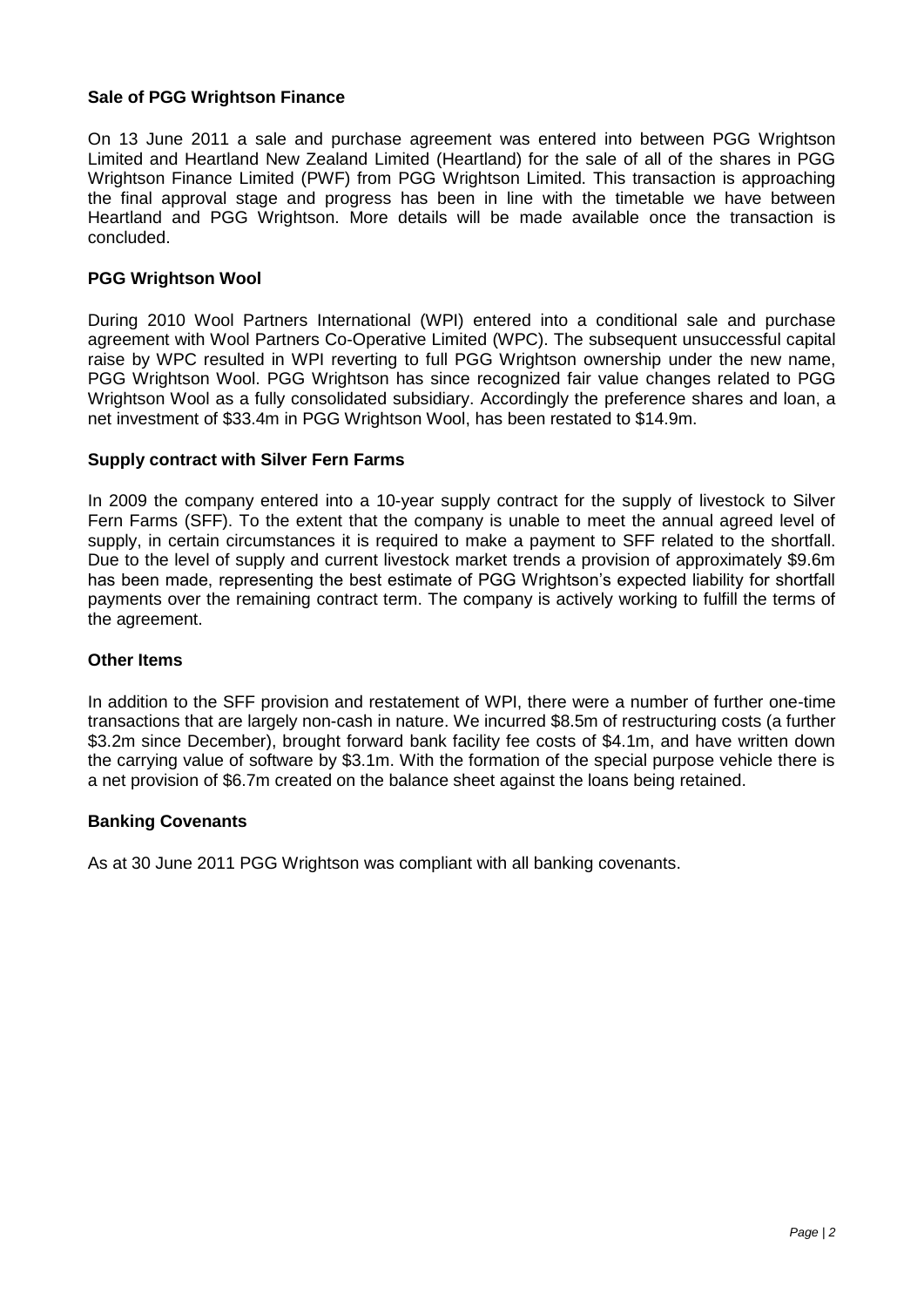## **Revenue and earnings to 30 June 2011 (excluding PGG Wrightson Finance)**

| <b>Audited</b>                                                                             | June 2011 \$m | June 2010 \$m |
|--------------------------------------------------------------------------------------------|---------------|---------------|
| Revenue                                                                                    | 1,243.4       | 1,091.4       |
| Cost of sales                                                                              | (967.2)       | (827.2)       |
| Gross profit                                                                               | 276.2         | 264.2         |
| Earnings before interest, tax, depreciation and amortisation<br>(EBITDA)                   | 49.4          | 57.2          |
| Depreciation and amortisation expense                                                      | (10.1)        | (7.1)         |
| <b>Results from operating activities</b>                                                   | 39.3          | 50.1          |
| Equity accounted earnings of associates, non-operating items and<br>fair value adjustments | (47.0)        | 8.3           |
| Net interest and finance costs                                                             | (28.1)        | (36.5)        |
| Income tax (expense)/income                                                                | 0.6           | (6.6)         |
| <b>Profit from continuing operations</b>                                                   | (35.2)        | 15.3          |
| Profit/(loss) from discontinued operations (net of income tax)                             | 4.5           | 8.0           |
| Profit for the period                                                                      | (30.7)        | 23.3          |

## **Operating performance**

## **AgriTech**

| <b>June 2011 NZ\$m</b> | 2011           |               | 2010           |               |
|------------------------|----------------|---------------|----------------|---------------|
|                        | <b>Revenue</b> | <b>EBITDA</b> | <b>Revenue</b> | <b>EBITDA</b> |
|                        |                |               |                |               |
| Seeds and Grain        | 268.3          | 28.4          | 255.5          | 31.7          |
| Agri-feeds             | 55.7           | 5.4           | 43.6           | 5.2           |
| South America          | 95.7           | 4.2           | 85.5           | 3.8           |
| AgriTech               | 419.7          | 38.0          | 384.6          | 40.7          |

# **Seeds and Grain**

The September earthquake collapsed pallet racking at the newly commissioned Rolleston distribution and coating facility, significantly disrupting operations for several weeks. Profits from the Australian seeds business were impacted by an unusually wet year which saw the eastern region of the country experiencing significantly higher than normal rain falls.

Agri-feeds, the leading importer of liquid feed supplements for the dairy sector, saw improved sales volume on the back of the advance dairy payout.

The South American business reported a positive result built on excellent pasture seeds growth driven by high commodity prices.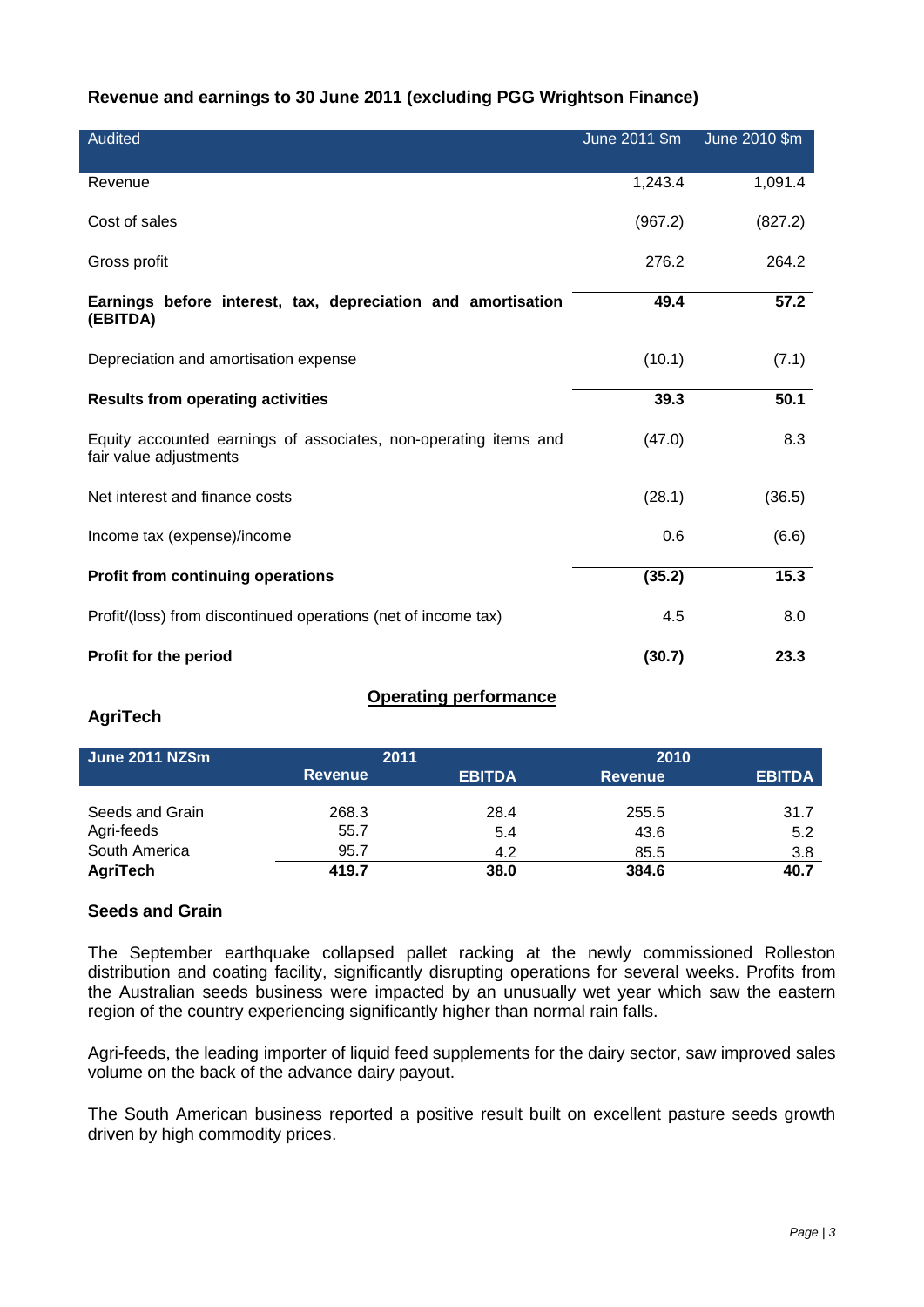# **AgriServices**

| <b>June 2011 NZ\$m</b>               | 2011           |               | 2010           |               |
|--------------------------------------|----------------|---------------|----------------|---------------|
|                                      | <b>Revenue</b> | <b>EBITDA</b> | <b>Revenue</b> | <b>EBITDA</b> |
|                                      |                |               |                |               |
| Livestock                            | 139.6          | 16.4          | 87.3           | 12.6          |
| <b>Rural Supplies &amp; Fruitfed</b> | 566.4          | 24.2          | 541.7          | 22.2          |
| Other                                | 114.9          | (10.2)        | 66.2           | (8.0)         |
| <b>AgriServices</b>                  | 820.9          | 30.4          | 695.2          | 26.8          |

Confidence on the back of commodity price improvements saw Rural Supplies report a 4% improvement in revenues built on increased sales of fertiliser and fuel. Fruitfed revenue was up 6.3% through sales into the kiwifruit market and market share gains in apples and vegetables. Grape growers continue to face challenges by high debt levels and the wine surplus.

The Livestock sector experienced challenging weather conditions during the first half of the year and reduced lamb numbers, impacting the number of stock available in the market. Motivated by strong demand from meat processors and exporters, record second half price increases for both sheep and beef gave the necessary confidence to farmers to sell store stock and lock in returns.

#### **Finance**

| <b>June 2011 NZ\$m</b>       | 2011           |               | 2010           |               |
|------------------------------|----------------|---------------|----------------|---------------|
|                              | <b>Revenue</b> | <b>EBITDA</b> | <b>Revenue</b> | <b>EBITDA</b> |
|                              |                |               |                |               |
| <b>PGG Wrightson Finance</b> | 54.2           | 5.4           | 58.7           | 13.3          |

PGG Wrightson Finance recorded a positive result for the year, albeit with a lower NPAT as the company responsibly focused on reshaping its asset base. During the year the asset base reduced by nearly \$100m, and the business incurred higher costs as a result of being in the Extended Crown Guarantee Scheme.

## **Outlook**

George Gould, Managing Director said the results tell a story about a company that has taken stock of its position and moved on – not just operationally, but also in the form of one off write downs and divesting from businesses such as Finance and merino where an ownership position is no longer a pre-requisite.

"We are refocusing on getting the basics right – ensuring that we build on our leading brand and tap into the expertise that we've built up over more than 100 years of providing services and products to New Zealand and international farming businesses.

"Our focus in these results was about the performance of our core businesses, the ones that are the cornerstone of our business. But it is equally our aligned businesses – and these include Real Estate, Irrigation and Pumping, Insurance, Agriculture New Zealand and Livestock Export that hold the potential for substantive growth in the coming years."

Mr Gould said the company was also awake to the potential opportunities afforded by expanding our seeds business in core southern hemisphere markets such as Australia and Brazil, and in growth agricultural economies such as China.

The Board and Management will continue to work towards the goal of long term profitability and sustainable returns on behalf of its shareholders and employees. While the company is conscious of volatility in the wake of the emerging global fiscal crisis, we are nevertheless planning for improved earnings for the coming financial year.